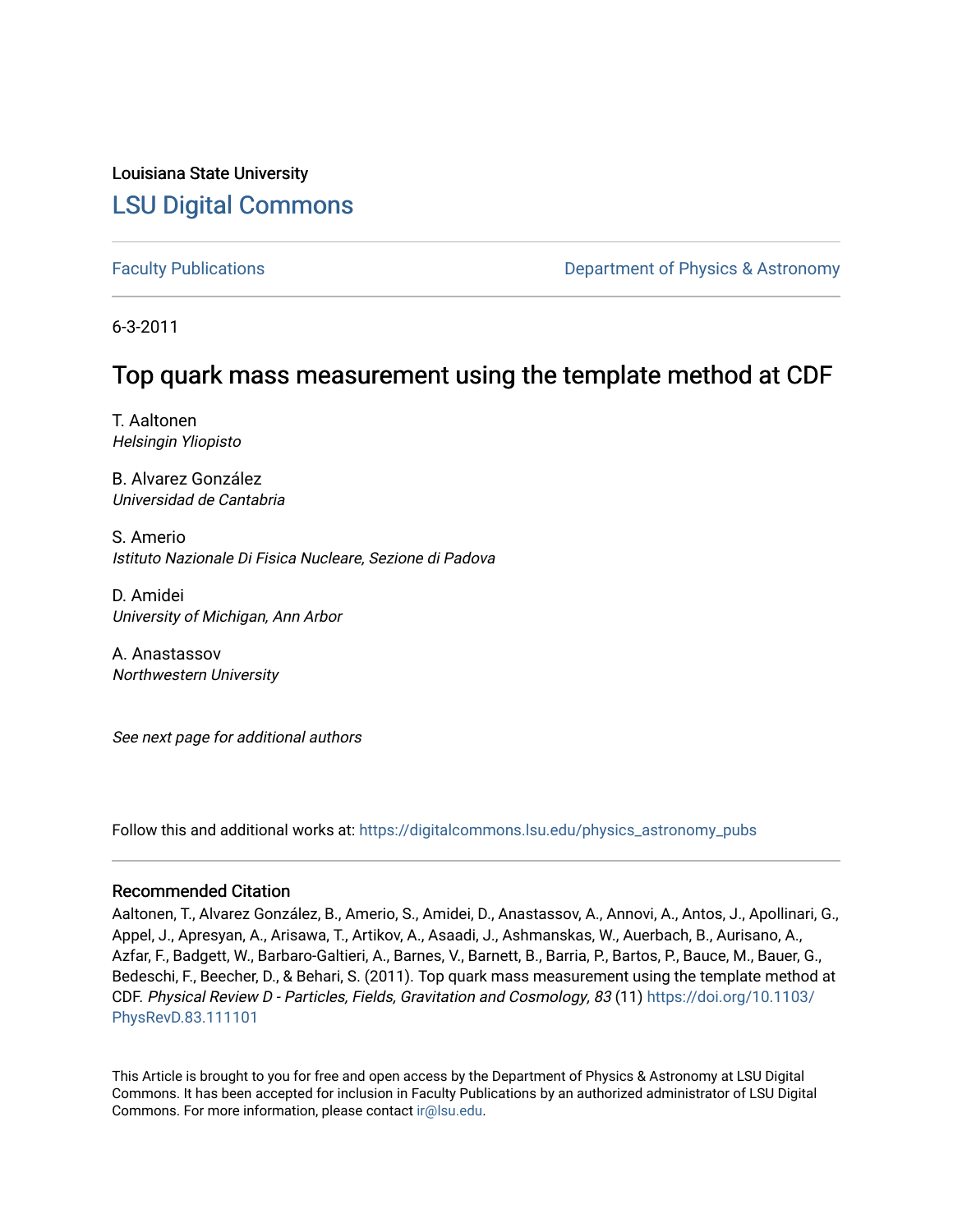### Authors

T. Aaltonen, B. Alvarez González, S. Amerio, D. Amidei, A. Anastassov, A. Annovi, J. Antos, G. Apollinari, J. A. Appel, A. Apresyan, T. Arisawa, A. Artikov, J. Asaadi, W. Ashmanskas, B. Auerbach, A. Aurisano, F. Azfar, W. Badgett, A. Barbaro-Galtieri, V. E. Barnes, B. A. Barnett, P. Barria, P. Bartos, M. Bauce, G. Bauer, F. Bedeschi, D. Beecher, and S. Behari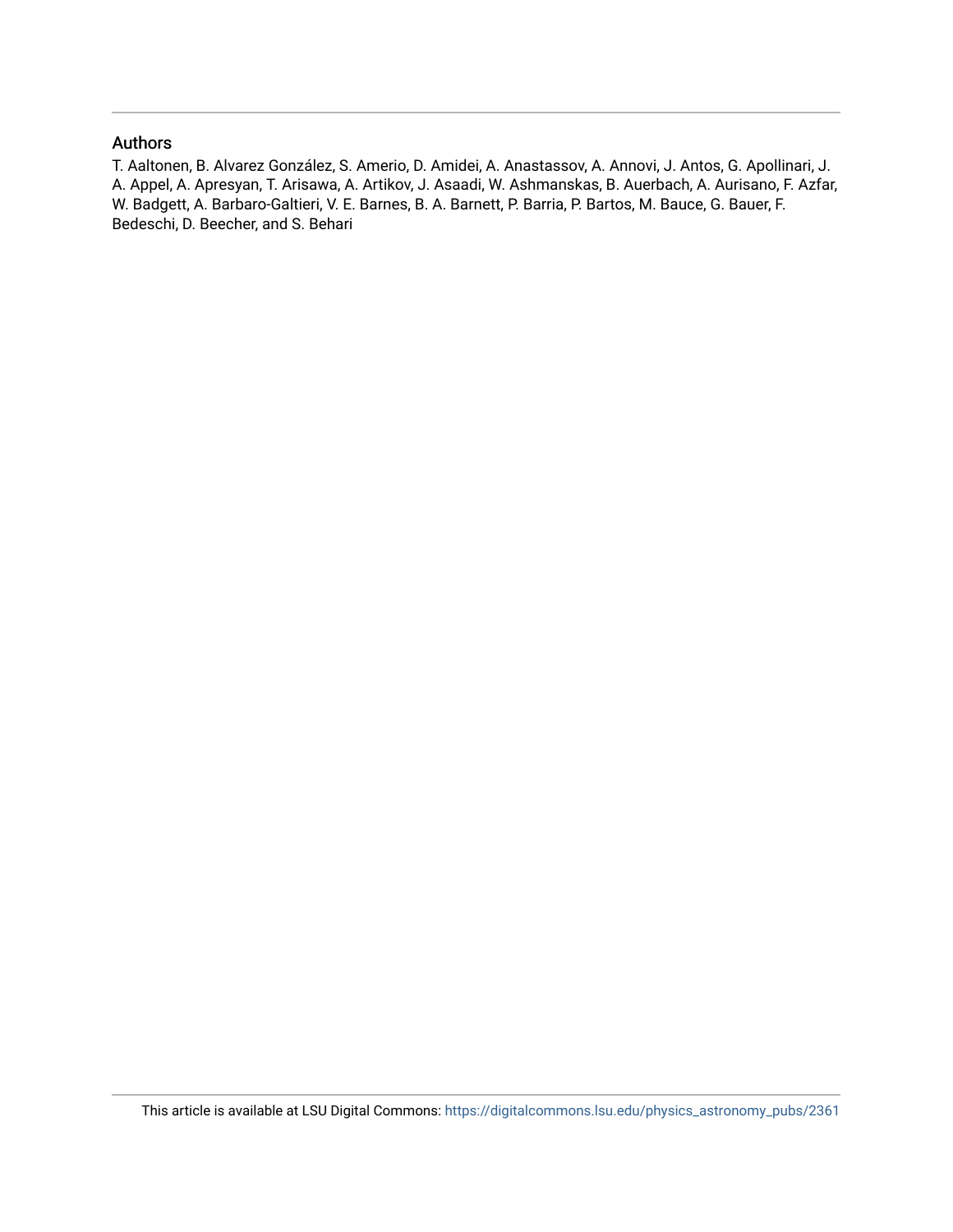

# CHORUS

This is the accepted manuscript made available via CHORUS. The article has been published as:

# Top quark mass measurement using the template method at CDF

T. Aaltonen et al. (CDF Collaboration) Phys. Rev. D **83**, 111101 — Published 3 June 2011 DOI: [10.1103/PhysRevD.83.111101](http://dx.doi.org/10.1103/PhysRevD.83.111101)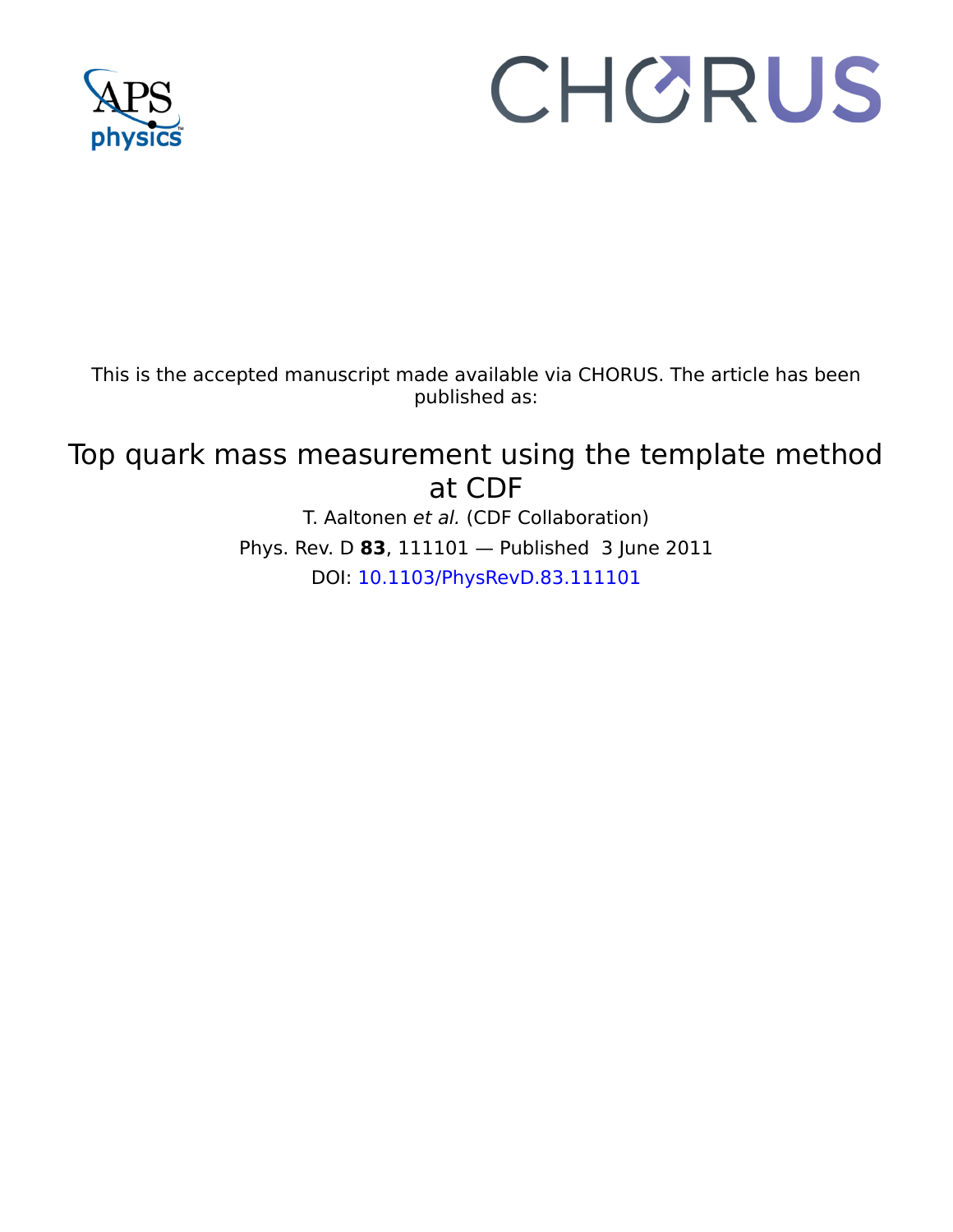### Top quark mass measurement using the template method at CDF

<sup>17</sup> M. Ethersey,<sup>-3</sup> J. Colmany,<sup>-1</sup> M. Coronent,<sup>15</sup> D. Dagenhart,<sup>15</sup> N. d'Ascen<br>
1<sup>89</sup> J. Cuews<sup>v</sup>,<sup>9</sup> R. Cublertson,<sup>15</sup> D. Dagenhart,<sup>15</sup> N. d'Ascen<br>
1<sup>49</sup> G. De Lorenzo,<sup>4</sup> M. Dell'Orso<sup>66</sup>,<sup>44</sup> G. Deluca,<sup>4</sup> L. De Certico",  ${}^{\circ}$ Y.C. Cleara,  ${}^{\circ}$ Y. Cleara,  ${}^{\circ}$ Y. Cleara,  ${}^{\circ}$ Y. Cleara,  ${}^{\circ}$ Y. Cleara,  ${}^{\circ}$ Y. Cleara,  ${}^{\circ}$ X. Cleara,  ${}^{\circ}$ X. Cleara,  ${}^{\circ}$ X. Cleara,  ${}^{\circ}$ X. Cleara,  ${}^{\circ}$ X. Cleara,  ${}^{\circ}$ X. C T. Aaltonen,<sup>21</sup> B. Álvarez González<sup>v</sup>, <sup>9</sup> S. Amerio,<sup>41</sup> D. Amidei,<sup>32</sup> A. Anastassov, <sup>36</sup> A. Annovi, <sup>17</sup> J. Antos, <sup>12</sup> G. Apollinari,<sup>15</sup> J.A. Appel,<sup>15</sup> A. Apresyan,<sup>46</sup> T. Arisawa,<sup>56</sup> A. Artikov,<sup>13</sup> J. Asaadi,<sup>51</sup> W. Ashmanskas,<sup>15</sup> B. Auerbach,<sup>59</sup> A. Aurisano,<sup>51</sup> F. Azfar,<sup>40</sup> W. Badgett,<sup>15</sup> A. Barbaro-Galtieri,<sup>26</sup> V.E. Barnes,<sup>46</sup> B.A. Barnett,<sup>23</sup> P. Barria<sup>cc</sup>,<sup>44</sup> P. Bartos,<sup>12</sup> M. Bauce<sup>aa</sup>,<sup>41</sup> G. Bauer,<sup>30</sup> F. Bedeschi,<sup>44</sup> D. Beecher,<sup>28</sup> S. Behari,<sup>23</sup> G. Bellettini<sup>bb</sup>,<sup>44</sup> J. Bellinger,<sup>58</sup> D. Benjamin,<sup>14</sup> A. Beretvas,<sup>15</sup> A. Bhatti,<sup>48</sup> M. Binkley<sup>\*</sup>,<sup>15</sup> D. Bisello<sup>aa</sup>,<sup>41</sup> I. Bizjak<sup>gg</sup>,<sup>28</sup> K.R. Bland,<sup>5</sup> B. Blumenfeld,<sup>23</sup> A. Bocci,<sup>14</sup> A. Bodek,<sup>47</sup> D. Bortoletto,<sup>46</sup> J. Boudreau,<sup>45</sup> A. Boveia,<sup>11</sup> B. Brau<sup>a</sup>,<sup>15</sup> L. Brigliadori<sup>z</sup>,<sup>6</sup> A. Brisuda,<sup>12</sup> C. Bromberg,<sup>33</sup> E. Brucken,<sup>21</sup> M. Bucciantonio<sup>bb</sup>,<sup>44</sup> J. Budagov,<sup>13</sup> H.S. Budd,<sup>47</sup> S. Budd,<sup>22</sup> K. Burkett,<sup>15</sup> G. Busetto<sup>aa</sup>,<sup>41</sup> P. Bussey,<sup>19</sup> A. Buzatu,<sup>31</sup> C. Calancha,<sup>29</sup> S. Camarda,<sup>4</sup> M. Campanelli,<sup>33</sup> M. Campbell,<sup>32</sup> F. Canelli<sup>12</sup>,<sup>15</sup> A. Canepa,<sup>43</sup> B. Carls,<sup>22</sup> D. Carlsmith,<sup>58</sup> R. Carosi,<sup>44</sup> S. Carrillo<sup>k</sup>,<sup>16</sup> S. Carron,<sup>15</sup> B. Casal, <sup>9</sup> M. Casarsa, <sup>15</sup> A. Castro<sup>z</sup>, <sup>6</sup> P. Catastini, <sup>15</sup> D. Cauz, <sup>52</sup> V. Cavaliere<sup>cc</sup>, <sup>44</sup> M. Cavalli-Sforza, <sup>4</sup> A. Cerri<sup>f</sup>, <sup>26</sup> L. Cerrito<sup>q</sup>,<sup>28</sup> Y.C. Chen,<sup>1</sup> M. Chertok,<sup>7</sup> G. Chiarelli,<sup>44</sup> G. Chlachidze,<sup>15</sup> F. Chlebana,<sup>15</sup> K. Cho,<sup>25</sup> D. Chokheli,<sup>13</sup> J.P. Chou,<sup>20</sup> W.H. Chung,<sup>58</sup> Y.S. Chung,<sup>47</sup> C.I. Ciobanu,<sup>42</sup> M.A. Ciocci<sup>cc</sup>,<sup>44</sup> A. Clark,<sup>18</sup> G. Compostella<sup>aa</sup>,<sup>41</sup> M.E. Convery,<sup>15</sup> J. Conway,<sup>7</sup> M.Corbo,<sup>42</sup> M. Cordelli,<sup>17</sup> C.A. Cox,<sup>7</sup> D.J. Cox,<sup>7</sup> F. Crescioli<sup>bb</sup>,<sup>44</sup> C. Cuenca Almenar,<sup>59</sup> J. Cuevas<sup>v</sup>, <sup>9</sup> R. Culbertson,<sup>15</sup> D. Dagenhart,<sup>15</sup> N. d'Ascenzo<sup>t</sup>,<sup>42</sup> M. Datta,<sup>15</sup> P. de Barbaro,<sup>47</sup> S. De Cecco,<sup>49</sup> G. De Lorenzo,<sup>4</sup> M. Dell'Orso<sup>bb</sup>,<sup>44</sup> C. Deluca,<sup>4</sup> L. Demortier,<sup>48</sup> J. Deng<sup>c</sup>,<sup>14</sup> M. Deninno,<sup>6</sup> F. Devoto,<sup>21</sup> M. d'Errico<sup>aa</sup>,<sup>41</sup> A. Di Canto<sup>bb</sup>,<sup>44</sup> B. Di Ruzza,<sup>44</sup> J.R. Dittmann,<sup>5</sup> M. D'Onofrio,<sup>27</sup> S. Donati<sup>bb</sup>,<sup>44</sup> P. Dong,<sup>15</sup> M. Dorigo,<sup>52</sup> T. Dorigo,<sup>41</sup> K. Ebina,<sup>56</sup> A. Elagin,<sup>51</sup> A. Eppig,<sup>32</sup> R. Erbacher,<sup>7</sup> D. Errede,<sup>22</sup> S. Errede,<sup>22</sup> N. Ershaidat<sup>y</sup>,<sup>42</sup> R. Eusebi,<sup>51</sup> H.C. Fang,<sup>26</sup> S. Farrington,<sup>40</sup> M. Feindt,<sup>24</sup> J.P. Fernandez,<sup>29</sup> C. Ferrazza<sup>dd</sup>,<sup>44</sup> R. Field,<sup>16</sup> G. Flanagan<sup>r</sup>,<sup>46</sup> R. Forrest,<sup>7</sup> M.J. Frank,<sup>5</sup> M. Franklin,<sup>20</sup> J.C. Freeman,<sup>15</sup> Y. Funakoshi,<sup>56</sup> I. Furic,<sup>16</sup> M. Gallinaro,<sup>48</sup> J. Galyardt,<sup>10</sup> J.E. Garcia,<sup>18</sup> A.F. Garfinkel,<sup>46</sup> P. Garosi<sup>cc</sup>,<sup>44</sup> H. Gerberich,<sup>22</sup> E. Gerchtein,<sup>15</sup> S. Giagu<sup>ee</sup>,<sup>49</sup> V. Giakoumopoulou,<sup>3</sup> P. Giannetti,<sup>44</sup> K. Gibson,<sup>45</sup> C.M. Ginsburg,<sup>15</sup> N. Giokaris,<sup>3</sup> P. Giromini,<sup>17</sup> M. Giunta,<sup>44</sup> G. Giurgiu,<sup>23</sup> V. Glagolev,<sup>13</sup> D. Glenzinski,<sup>15</sup> M. Gold,<sup>35</sup> D. Goldin,<sup>51</sup> N. Goldschmidt,<sup>16</sup> A. Golossanov,<sup>15</sup> G. Gomez,<sup>9</sup> G. Gomez-Ceballos,<sup>30</sup> M. Goncharov,<sup>30</sup> O. González,<sup>29</sup> I. Gorelov, <sup>35</sup> A.T. Goshaw, <sup>14</sup> K. Goulianos, <sup>48</sup> A. Gresele, <sup>41</sup> S. Grinstein, <sup>4</sup> C. Grosso-Pilcher, <sup>11</sup> R.C. Group, <sup>55</sup> J. Guimaraes da Costa,<sup>20</sup> Z. Gunay-Unalan,<sup>33</sup> C. Haber,<sup>26</sup> S.R. Hahn,<sup>15</sup> E. Halkiadakis,<sup>50</sup> A. Hamaguchi,<sup>39</sup> J.Y. Han,<sup>47</sup> F. Happacher,<sup>17</sup> K. Hara,<sup>53</sup> D. Hare,<sup>50</sup> M. Hare,<sup>54</sup> R.F. Harr,<sup>57</sup> K. Hatakeyama,<sup>5</sup> C. Hays,<sup>40</sup> M. Heck,<sup>24</sup> J. Heinrich,<sup>43</sup> M. Herndon,<sup>58</sup> S. Hewamanage,<sup>5</sup> D. Hidas,<sup>50</sup> A. Hocker,<sup>15</sup> W. Hopkins<sup>g</sup>,<sup>15</sup> D. Horn,<sup>24</sup> S. Hou,<sup>1</sup> R.E. Hughes,<sup>37</sup> M. Hurwitz,<sup>11</sup> U. Husemann,<sup>59</sup> N. Hussain,<sup>31</sup> M. Hussein,<sup>33</sup> J. Huston,<sup>33</sup> G. Introzzi,<sup>44</sup> M. Iori<sup>ee</sup>,<sup>49</sup> A. Ivanov<sup>o</sup>,<sup>7</sup> E. James,<sup>15</sup> D. Jang,<sup>10</sup> B. Jayatilaka,<sup>14</sup> E.J. Jeon,<sup>25</sup> M.K. Jha,<sup>6</sup> S. Jindariani,<sup>15</sup> W. Johnson,<sup>7</sup> M. Jones, <sup>46</sup> K.K. Joo, <sup>25</sup> S.Y. Jun, <sup>10</sup> T.R. Junk, <sup>15</sup> T. Kamon, <sup>51</sup> P.E. Karchin, <sup>57</sup> Y. Kato<sup>n</sup>, <sup>39</sup> W. Ketchum, <sup>11</sup> J. Keung,<sup>43</sup> V. Khotilovich,<sup>51</sup> B. Kilminster,<sup>15</sup> D.H. Kim,<sup>25</sup> H.S. Kim,<sup>25</sup> H.W. Kim,<sup>25</sup> J.E. Kim,<sup>25</sup> M.J. Kim,<sup>17</sup> S.B. Kim,<sup>25</sup> S.H. Kim,<sup>53</sup> Y.K. Kim,<sup>11</sup> N. Kimura,<sup>56</sup> M. Kirby,<sup>15</sup> S. Klimenko,<sup>16</sup> K. Kondo,<sup>56</sup> D.J. Kong,<sup>25</sup> J. Konigsberg,<sup>16</sup> A.V. Kotwal,<sup>14</sup> M. Kreps,<sup>24</sup> J. Kroll,<sup>43</sup> D. Krop,<sup>11</sup> N. Krumnack<sup>l</sup>,<sup>5</sup> M. Kruse,<sup>14</sup> V. Krutelyov<sup>d</sup>,<sup>51</sup> T. Kuhr,<sup>24</sup> M. Kurata,<sup>53</sup> S. Kwang,<sup>11</sup> A.T. Laasanen,<sup>46</sup> S. Lami,<sup>44</sup> S. Lammel,<sup>15</sup> M. Lancaster,<sup>28</sup> R.L. Lander,<sup>7</sup> K. Lannon<sup>n</sup>,<sup>37</sup> A. Lath,<sup>50</sup> G. Latino<sup>cc</sup>,<sup>44</sup> I. Lazzizzera,<sup>41</sup> T. LeCompte,<sup>2</sup> E. Lee,<sup>51</sup> H.S. Lee,<sup>11</sup> J.S. Lee,<sup>25</sup> S.W. Lee<sup>w</sup>,<sup>51</sup> S. Leo<sup>bb</sup>,<sup>44</sup> S. Leone,<sup>44</sup> J.D. Lewis,<sup>15</sup> C.-J. Lin,<sup>26</sup> J. Linacre,<sup>40</sup> M. Lindgren,<sup>15</sup> E. Lipeles,<sup>43</sup> A. Lister,<sup>18</sup> D.O. Litvintsev,  $^{15}$  C. Liu,  $^{45}$  Q. Liu,  $^{46}$  T. Liu,  $^{15}$  S. Lockwitz,  $^{59}$  N.S. Lockyer,  $^{43}$  A. Loginov,  $^{59}$  D. Lucchesi $^{a}$ ,  $^{41}$ J. Lueck,<sup>24</sup> P. Lujan,<sup>26</sup> P. Lukens,<sup>15</sup> G. Lungu,<sup>48</sup> J. Lys,<sup>26</sup> R. Lysak,<sup>12</sup> R. Madrak,<sup>15</sup> K. Maeshima,<sup>15</sup> K. Makhoul,<sup>30</sup> P. Maksimovic,<sup>23</sup> S. Malik,<sup>48</sup> G. Manca<sup>b</sup>,<sup>27</sup> A. Manousakis-Katsikakis,<sup>3</sup> F. Margaroli,<sup>46</sup> C. Marino,<sup>24</sup> M. Martínez,<sup>4</sup> R. Martínez-Ballarín,<sup>29</sup> P. Mastrandrea,<sup>49</sup> M. Mathis,<sup>23</sup> M.E. Mattson,<sup>57</sup> P. Mazzanti,<sup>6</sup> K.S. McFarland,<sup>47</sup> P. McIntyre,<sup>51</sup> R. McNulty<sup>i</sup>,<sup>27</sup> A. Mehta,<sup>27</sup> P. Mehtala,<sup>21</sup> A. Menzione,<sup>44</sup> C. Mesropian,<sup>48</sup> T. Miao,<sup>15</sup> D. Mietlicki,<sup>32</sup> A. Mitra,<sup>1</sup> H. Miyake,<sup>53</sup> S. Moed,<sup>20</sup> N. Moggi,<sup>6</sup> M.N. Mondragon<sup>k</sup>,<sup>15</sup> C.S. Moon,<sup>25</sup> R. Moore,<sup>15</sup> M.J. Morello,<sup>15</sup> J. Morlock,  $2^4$  P. Movilla Fernandez,  $^{15}$  A. Mukherjee,  $^{15}$  Th. Muller,  $^{24}$  P. Murat,  $^{15}$  M. Mussini<sup>z</sup>,  $^6$  J. Nachtman<sup>m</sup>,  $^{15}$ Y. Nagai,<sup>53</sup> J. Naganoma,<sup>56</sup> I. Nakano,<sup>38</sup> A. Napier,<sup>54</sup> J. Nett,<sup>51</sup> C. Neu,<sup>55</sup> M.S. Neubauer,<sup>22</sup> J. Nielsen<sup>e</sup>,<sup>26</sup> L. Nodulman,<sup>2</sup> O. Norniella,<sup>22</sup> E. Nurse,<sup>28</sup> L. Oakes,<sup>40</sup> S.H. Oh,<sup>14</sup> Y.D. Oh,<sup>25</sup> I. Oksuzian,<sup>55</sup> T. Okusawa,<sup>39</sup> R. Orava,<sup>21</sup> L. Ortolan,<sup>4</sup> S. Pagan Griso<sup>aa</sup>,<sup>41</sup> C. Pagliarone,<sup>52</sup> E. Palencia<sup>f</sup>,<sup>9</sup> V. Papadimitriou,<sup>15</sup> A.A. Paramonov,<sup>2</sup> J. Patrick,<sup>15</sup> G. Pauletta<sup>ff</sup>,<sup>52</sup> M. Paulini,<sup>10</sup> C. Paus,<sup>30</sup> D.E. Pellett,<sup>7</sup> A. Penzo,<sup>52</sup> T.J. Phillips,<sup>14</sup> G. Piacentino,<sup>44</sup> E. Pianori,<sup>43</sup> J. Pilot,<sup>37</sup> K. Pitts,<sup>22</sup> C. Plager,<sup>8</sup> L. Pondrom,<sup>58</sup> K. Potamianos,<sup>46</sup> O. Poukhov\*,<sup>13</sup> F. Prokoshin<sup>x</sup>,<sup>13</sup> A. Pronko,<sup>15</sup> F. Ptohos<sup>h</sup>,<sup>17</sup> E. Pueschel,<sup>10</sup> G. Punzi<sup>bb</sup>,<sup>44</sup> J. Pursley,<sup>58</sup> A. Rahaman,<sup>45</sup> V. Ramakrishnan,<sup>58</sup> N. Ranjan,<sup>46</sup> I. Redondo,<sup>29</sup> P. Renton,<sup>40</sup> M. Rescigno,<sup>49</sup> F. Rimondi<sup>z</sup>,<sup>6</sup> L. Ristori<sup>45</sup>,<sup>15</sup> A. Robson,<sup>19</sup> T. Rodrigo, <sup>9</sup> T. Rodriguez, <sup>43</sup> E. Rogers, <sup>22</sup> S. Rolli, <sup>54</sup> R. Roser, <sup>15</sup> M. Rossi, <sup>52</sup> F. Rubbo, <sup>15</sup> F. Ruffini<sup>cc</sup>, <sup>44</sup> A. Ruiz,<sup>9</sup> J. Russ,<sup>10</sup> V. Rusu,<sup>15</sup> A. Safonov,<sup>51</sup> W.K. Sakumoto,<sup>47</sup> Y. Sakurai,<sup>56</sup> L. Santi<sup>ff</sup>,<sup>52</sup> L. Sartori,<sup>44</sup>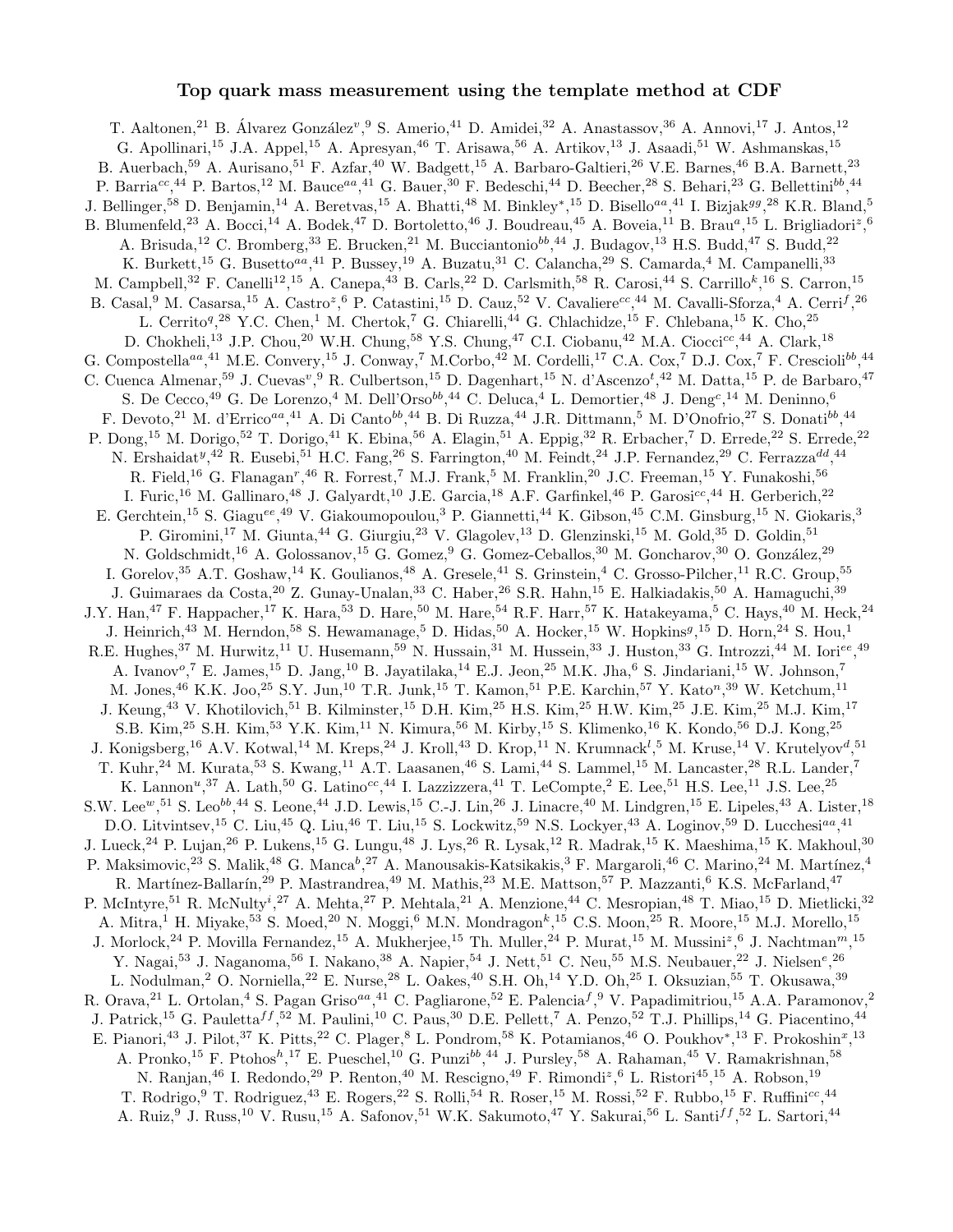K. Sato,<sup>53</sup> V. Saveliev<sup>t</sup>,<sup>42</sup> A. Savoy-Navarro,<sup>42</sup> P. Schlabach,<sup>15</sup> A. Schmidt,<sup>24</sup> E.E. Schmidt,<sup>15</sup> M.P. Schmidt<sup>\*</sup>,<sup>59</sup> M. Schmitt,<sup>36</sup> T. Schwarz,<sup>7</sup> L. Scodellaro,<sup>9</sup> A. Scribano<sup>cc</sup>,<sup>44</sup> F. Scuri,<sup>44</sup> A. Sedov,<sup>46</sup> S. Seidel,<sup>35</sup> Y. Seiya,<sup>39</sup>

A. Semenov,<sup>13</sup> F. Sforza<sup>bb</sup>,<sup>44</sup> A. Sfyrla,<sup>22</sup> S.Z. Shalhout,<sup>7</sup> T. Shears,<sup>27</sup> P.F. Shepard,<sup>45</sup> M. Shimojima<sup>s</sup>,<sup>53</sup>

S. Shiraishi,<sup>11</sup> M. Shochet,<sup>11</sup> I. Shreyber,<sup>34</sup> A. Simonenko,<sup>13</sup> P. Sinervo,<sup>31</sup> A. Sissakian<sup>\*</sup>,<sup>13</sup> K. Sliwa,<sup>54</sup> J.R. Smith,<sup>7</sup>

F.D. Snider,<sup>15</sup> A. Soha,<sup>15</sup> S. Somalwar,<sup>50</sup> V. Sorin,<sup>4</sup> P. Squillacioti,<sup>15</sup> M. Stancari,<sup>15</sup> M. Stanitzki,<sup>59</sup>

R. St. Denis,<sup>19</sup> B. Stelzer,<sup>31</sup> O. Stelzer-Chilton,<sup>31</sup> D. Stentz,<sup>36</sup> J. Strologas,<sup>35</sup> G.L. Strycker,<sup>32</sup> Y. Sudo,<sup>53</sup>

A. Sukhanov,<sup>16</sup> I. Suslov,<sup>13</sup> K. Takemasa,<sup>53</sup> Y. Takeuchi,<sup>53</sup> J. Tang,<sup>11</sup> M. Tecchio,<sup>32</sup> P.K. Teng,<sup>1</sup> J. Thom<sup>g</sup>,<sup>15</sup>

J. Thome,<sup>10</sup> G.A. Thompson,<sup>22</sup> E. Thomson,<sup>43</sup> P. Ttito-Guzmán,<sup>29</sup> S. Tkaczyk,<sup>15</sup> D. Toback,<sup>51</sup> S. Tokar,<sup>12</sup>

K. Tollefson,<sup>33</sup> T. Tomura,<sup>53</sup> D. Tonelli,<sup>15</sup> S. Torre,<sup>17</sup> D. Torretta,<sup>15</sup> P. Totaro<sup>f f</sup>,<sup>52</sup> M. Trovato<sup>dd</sup>,<sup>44</sup> Y. Tu,<sup>43</sup>

F. Ukegawa,<sup>53</sup> S. Uozumi,<sup>25</sup> A. Varganov,<sup>32</sup> F. Vázquez<sup>k</sup>,<sup>16</sup> G. Velev,<sup>15</sup> C. Vellidis,<sup>3</sup> M. Vidal,<sup>29</sup> I. Vila,<sup>9</sup>

R. Vilar, <sup>9</sup> J. Vizán, <sup>60</sup> M. Vogel, <sup>35</sup> G. Volpi<sup>bb</sup>, <sup>44</sup> P. Wagner, <sup>43</sup> R.L. Wagner, <sup>15</sup> T. Wakisaka, <sup>39</sup> R. Wallny, <sup>8</sup>

S.M. Wang,<sup>1</sup> A. Warburton,<sup>31</sup> D. Waters,<sup>28</sup> M. Weinberger,<sup>51</sup> W.C. Wester III,<sup>15</sup> B. Whitehouse,<sup>54</sup> D. Whiteson<sup>c</sup>,<sup>43</sup>

A.B. Wicklund,<sup>2</sup> E. Wicklund,<sup>15</sup> S. Wilbur,<sup>11</sup> F. Wick,<sup>24</sup> H.H. Williams,<sup>43</sup> J.S. Wilson,<sup>37</sup> P. Wilson,<sup>15</sup> B.L. Winer,<sup>37</sup>

P. Wittich<sup>g<sub>, 15</sub> S. Wolbers, <sup>15</sup> H. Wolfe, <sup>37</sup> T. Wright, <sup>32</sup> X. Wu, <sup>18</sup> Z. Wu, <sup>5</sup> K. Yamamoto, <sup>39</sup> J. Yamaoka, <sup>14</sup></sup>

T. Yang,<sup>15</sup> U.K. Yang<sup>p</sup>,<sup>11</sup> Y.C. Yang,<sup>25</sup> W.-M. Yao,<sup>26</sup> G.P. Yeh,<sup>15</sup> K. Yi<sup>m</sup>,<sup>15</sup> J. Yoh,<sup>15</sup> K. Yorita,<sup>56</sup>

T. Yoshida<sup>j</sup>,<sup>39</sup> G.B. Yu,<sup>14</sup> I. Yu,<sup>25</sup> S.S. Yu,<sup>15</sup> J.C. Yun,<sup>15</sup> A. Zanetti,<sup>52</sup> Y. Zeng,<sup>14</sup> and S. Zucchelli<sup>z6</sup>

(CDF Collaboration† )

<sup>1</sup>Institute of Physics, Academia Sinica, Taipei, Taiwan 11529, Republic of China

 $^2$ Argonne National Laboratory, Argonne, Illinois 60439, USA

 $3$ University of Athens, 157  $71$  Athens, Greece

4 Institut de Fisica d'Altes Energies, ICREA, Universitat Autonoma de Barcelona, E-08193, Bellaterra (Barcelona), Spain

 ${}^{5}$ Baylor University, Waco, Texas  $76798$ , USA

<sup>6</sup> Istituto Nazionale di Fisica Nucleare Bologna, <sup>z</sup> University of Bologna, I-40127 Bologna, Italy

<sup>7</sup>University of California, Davis, Davis, California 95616, USA

 ${}^{8}$ University of California, Los Angeles, Los Angeles, California 90024, USA

<sup>9</sup>Instituto de Fisica de Cantabria, CSIC-University of Cantabria, 39005 Santander, Spain

 $10$ Carnegie Mellon University, Pittsburgh, Pennsylvania 15213, USA

 $11$ Enrico Fermi Institute, University of Chicago, Chicago, Illinois 60637, USA

 $12$ Comenius University, 842 48 Bratislava, Slovakia; Institute of Experimental Physics, 040 01 Kosice, Slovakia

 $13$ Joint Institute for Nuclear Research, RU-141980 Dubna, Russia

 $14$ Duke University, Durham, North Carolina 27708, USA

 $15$ Fermi National Accelerator Laboratory, Batavia, Illinois 60510, USA

 $^{16}$ University of Florida, Gainesville, Florida 32611, USA

 $17Laboratori Nazionali di Frascati, Istituto Nazionale di Fisica Nucleare, I-00044 Frascati, Italy$ 

 $18$ University of Geneva, CH-1211 Geneva 4, Switzerland

 $^{19}G$ lasgow University, Glasgow G12 8QQ, United Kingdom

<sup>20</sup>Harvard University, Cambridge, Massachusetts 02138, USA

 $^{21}$ Division of High Energy Physics, Department of Physics,

University of Helsinki and Helsinki Institute of Physics, FIN-00014, Helsinki, Finland

 $22$ University of Illinois, Urbana, Illinois 61801, USA

 $23$ The Johns Hopkins University, Baltimore, Maryland 21218, USA

 $^{24}$ Institut für Experimentelle Kernphysik, Karlsruhe Institute of Technology, D-76131 Karlsruhe, Germany

 $^{25}$ Center for High Energy Physics: Kyungpook National University,

Daegu 702-701, Korea; Seoul National University, Seoul 151-742,

Korea; Sungkyunkwan University, Suwon 440-746,

Korea; Korea Institute of Science and Technology Information,

Daejeon 305-806, Korea; Chonnam National University, Gwangju 500-757,

Korea; Chonbuk National University, Jeonju 561-756, Korea

 $^{26}$ Ernest Orlando Lawrence Berkeley National Laboratory, Berkeley, California 94720, USA

 $^{27}$ University of Liverpool, Liverpool L69 7ZE, United Kingdom

 $^{28}$ University College London, London WC1E 6BT, United Kingdom

 $29$ Centro de Investigaciones Energeticas Medioambientales y Tecnologicas, E-28040 Madrid, Spain

 $30$ Massachusetts Institute of Technology, Cambridge, Massachusetts 02139, USA

 $31$ Institute of Particle Physics: McGill University, Montréal, Québec,

Canada H3A 2T8; Simon Fraser University, Burnaby, British Columbia,

Canada V5A 1S6; University of Toronto, Toronto, Ontario,

Canada M5S 1A7; and TRIUMF, Vancouver, British Columbia, Canada V6T 2A3

<sup>32</sup>University of Michigan, Ann Arbor, Michigan 48109, USA

<sup>33</sup>Michigan State University, East Lansing, Michigan 48824, USA

 $34$ Institution for Theoretical and Experimental Physics, ITEP, Moscow 117259, Russia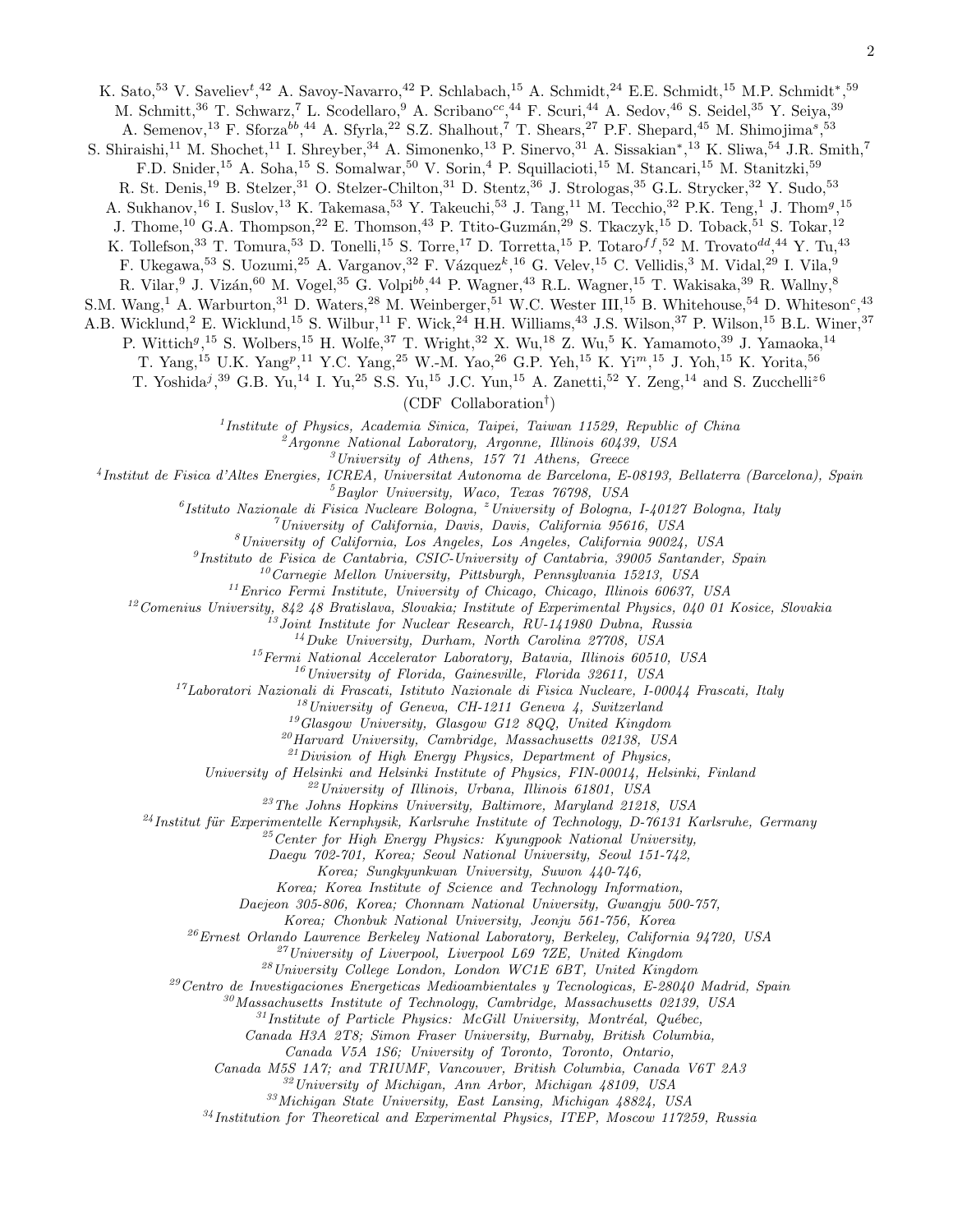<sup>35</sup>University of New Mexico, Albuquerque, New Mexico 87131, USA

<sup>36</sup>Northwestern University, Evanston, Illinois 60208, USA

<sup>37</sup>The Ohio State University, Columbus, Ohio 43210, USA

<sup>38</sup>Okayama University, Okayama 700-8530, Japan

<sup>39</sup>Osaka City University, Osaka 588, Japan

<sup>40</sup>University of Oxford, Oxford OX1 3RH, United Kingdom

 $^{41}$ Istituto Nazionale di Fisica Nucleare, Sezione di Padova-Trento, <sup>aa</sup>University of Padova, I-35131 Padova, Italy

<sup>42</sup>LPNHE, Universite Pierre et Marie Curie/IN2P3-CNRS, UMR7585, Paris, F-75252 France

<sup>43</sup>University of Pennsylvania, Philadelphia, Pennsylvania 19104, USA

 $^{44}$ Istituto Nazionale di Fisica Nucleare Pisa,  $^{bb}$  University of Pisa,

 $c$ <sup>cc</sup>University of Siena and <sup>dd</sup> Scuola Normale Superiore, I-56127 Pisa, Italy

 $^{45}$ University of Pittsburgh, Pittsburgh, Pennsylvania 15260, USA

<sup>46</sup>Purdue University, West Lafayette, Indiana 47907, USA

<sup>47</sup>University of Rochester, Rochester, New York 14627, USA

<sup>48</sup>The Rockefeller University, New York, New York 10065, USA

<sup>49</sup>Istituto Nazionale di Fisica Nucleare, Sezione di Roma 1,

ee Sapienza Università di Roma, I-00185 Roma, Italy

 $50Rutgers$  University, Piscataway, New Jersey 08855, USA

<sup>51</sup>Texas A&M University, College Station, Texas 77843, USA

<sup>52</sup>Istituto Nazionale di Fisica Nucleare Trieste/Udine,

 $I-34100$  Trieste,  $^{ff}$  University of Trieste/Udine, I-33100 Udine, Italy

<sup>53</sup>University of Tsukuba, Tsukuba, Ibaraki 305, Japan

<sup>54</sup>Tufts University, Medford, Massachusetts 02155, USA

<sup>55</sup>University of Virginia, Charlottesville, VA 22906, USA

<sup>56</sup>Waseda University, Tokyo 169, Japan

<sup>57</sup>Wayne State University, Detroit, Michigan 48201, USA

<sup>58</sup>University of Wisconsin, Madison, Wisconsin 53706, USA

<sup>59</sup>Yale University, New Haven, Connecticut 06520, USA

 $^{60}$ Instituto de Fisica de Cantabria, CSIS-University of Cantabria, 39005 Santander, Spain

We present a measurement of the top quark mass in the lepton+jets and dilepton channels of  $t\bar{t}$  decays using the template method. The data sample corresponds to an integrated luminosity of 5.6 fb<sup>-1</sup> of  $p\bar{p}$  collisions at Tevatron with  $\sqrt{s} = 1.96$  TeV, collected with the CDF II detector. The measurement is performed by constructing templates of three kinematic variables in the lepton+jets and two kinematic variables in the dilepton channel. The variables are two reconstructed top quark masses from different jets-to-quarks combinations and the invariant mass of two jets from the W decay in the lepton+jets channel, and a reconstructed top quark mass and  $m_{\text{T2}}$ , a variable related to the transverse mass in events with two missing particles, in the dilepton channel. The simultaneous fit of the templates from signal and background events in the lepton+jets and dilepton channels to the data yields a measured top quark mass of  $M_{\text{top}} = 172.1 \pm 1.1$  (stat)  $\pm 0.9$  (syst)  $\text{GeV}/c^2$ .

PACS numbers: 14.65.Ha, 13.85.Ni, 13.85.Qk, 12.15.Ff

The top quark  $(t)$  is by far the heaviest known elementary particle [1]. The top quark contributes significantly to electroweak radiative corrections relating the top quark mass  $(M_{top})$  and the W boson mass to the mass of the predicted Higgs boson [2, 3]. Precision measurements of  $M_{\text{top}}$  provide therefore important constraints on the Higgs boson mass. Since the discovery of the top quark in 1995 [4] at the Fermilab Tevatron  $p\bar{p}$  Collider, both the CDF and D0 experiments have been improving the precision of the  $M_{\text{top}}$  measurement [5]. However it

<sup>∗</sup>Deceased

<sup>†</sup>With visitors from <sup>a</sup>University of Massachusetts Amherst, Amherst, Massachusetts 01003, <sup>b</sup>Istituto Nazionale di Fisica Nucleare, Sezione di Cagliari, 09042 Monserrato (Cagliari), Italy, <sup>c</sup>University of California Irvine, Irvine, CA 92697,  $d$ University of California Santa Barbara, Santa Barbara, CA 93106 <sup>e</sup>University of California Santa Cruz, Santa Cruz, CA 95064, <sup>f</sup>CERN,CH-1211 Geneva, Switzerland, <sup>g</sup>Cornell University, Ithaca, NY 14853,  $h$ University of Cyprus, Nicosia CY-1678, Cyprus, <sup>*i*</sup>University College Dublin, Dublin 4, Ireland,  $\ell$ University of Fukui, Fukui City, Fukui Prefecture, Japan 910-0017, <sup>k</sup>Universidad Iberoamericana, Mexico D.F., Mexico, <sup>l</sup>Iowa State University, Ames, IA 50011,  $<sup>m</sup>$ University of Iowa, Iowa City, IA 52242,  $<sup>n</sup>$ Kinki University,</sup></sup> Higashi-Osaka City, Japan 577-8502, <sup>o</sup>Kansas State University, Manhattan, KS 66506, <sup>*p*</sup>University of Manchester, Manchester M13 9PL, England, <sup>q</sup>Queen Mary, University of London, London, E1 4NS, England, <sup>r</sup>Muons, Inc., Batavia, IL 60510, <sup>s</sup>Nagasaki Institute of Applied Science, Nagasaki, Japan, <sup>t</sup>National Research

Nuclear University, Moscow, Russia, <sup>u</sup>University of Notre Dame, Notre Dame, IN 46556, <sup>v</sup>Universidad de Oviedo, E-33007 Oviedo, Spain, <sup>w</sup>Texas Tech University, Lubbock, TX 79609, <sup>x</sup>Universidad Tecnica Federico Santa Maria, 110v Valparaiso, Chile, <sup>y</sup>Yarmouk University, Irbid 211-63, Jordan, <sup>99</sup>On leave from J. Stefan Institute, Ljubljana, Slovenia,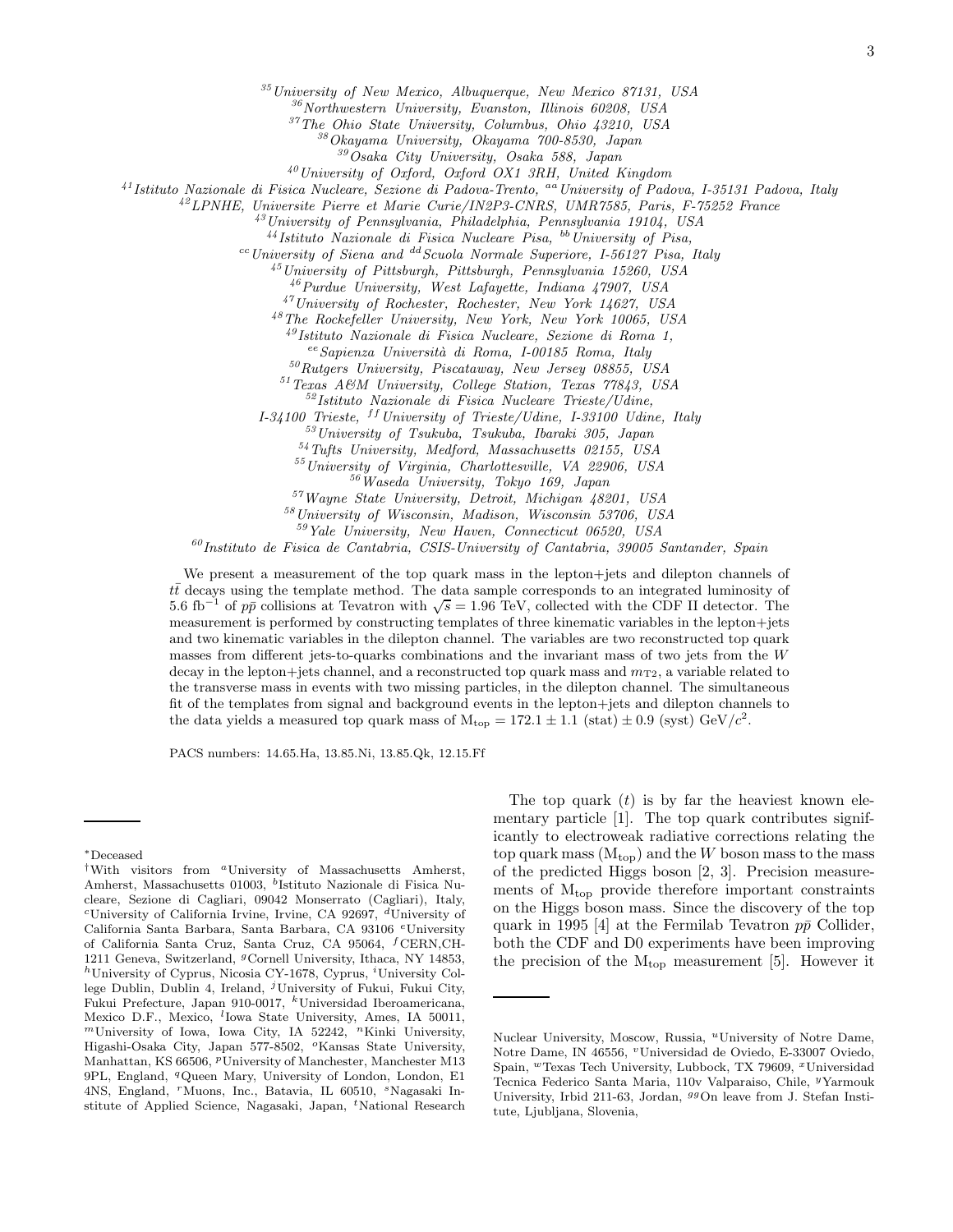is important to measure  $M_{\text{top}}$  using different techniques and independent data samples in different decay channels. Significant differences in the measurements of  $M_{top}$ in different decay channels could indicate contributions from new physics beyond the SM [6].

This letter reports a measurement of the top quark mass using the template method [7–9]. We use samples of  $t\bar{t}$  candidates in the lepton+jets and dilepton channels, corresponding to an integrated luminosity of  $5.6 \text{ fb}^{-1}$  of proton-antiproton collisions at  $\sqrt{s} = 1.96$  TeV, collected by the CDF II detector [10]. This is a general-purpose detector designed to study  $p\bar{p}$  collisions at the Fermilab Tevatron. A charged-particle tracking system, consisting of a silicon microstrip tracker and a drift chamber, is immersed in a 1.4 T magnetic field. Electromagnetic and hadronic calorimeters surround the tracking system and measure particle energies. Drift chambers and scintillators, located outside the calorimeters, detect muon candidates.

Assuming unitarity of the three-generation CKM matrix, the top quark decays almost exclusively into a W boson and a  $b$  quark [1]. The case where one  $W$  decays leptonically into an electron or a muon plus a neutrino and the other hadronically into a pair of jets defines the lepton+jets decay channel. The dilepton channel is defined as the case where both  $W$ 's decay leptonically into an electron or a muon plus a neutrino.

Lepton+jets events are selected by requiring one isolated [11] electron (muon) with  $E_T > 20$  GeV ( $p_T >$ 20  $\text{GeV}/c$ ) and pseudorapidity  $|\eta| < 1.1$  [12]. We also require high missing transverse energy [13],  $E_T > 20$  GeV, and at least four jets. Jets are reconstructed with a cone algorithm [14] with radius  $R = \sqrt{(\Delta \eta)^2 + (\Delta \phi)^2} = 0.4$ . Jets originating from b quarks are identified (tagged) using a secondary vertex tagging algorithm [15]. We request at least one jet to be tagged as a b jet. We divide the sample of candidate lepton+jets events into sub-samples of one b-tagged jet (1-tag) and two or more b-tagged jets  $(2-\text{tag})$ . In events with more than two btagged jets, we consider the two highest  $E_T$  jets as b quark candidates and treat the other b-tagged jets as non b-tagged jets. In the 1-tag sample, we require exactly four jets with transverse energy  $E_T > 20$  GeV and  $|\eta|$  < 2.0. In the 2-tag sample, three jets are required to have  $E_T > 20$  GeV and  $|\eta| < 2.0$ , and at least one more jet is required to have  $E_T > 12$  GeV and  $|\eta| < 2.4$ . We apply an additional cut on the scalar sum of transverse energies in the event,  $H_T = E_T^{\text{lepton}} + \cancel{E}_T + \sum_{jets} E_T^{\text{jet}}$ , requiring  $H_T > 250$  GeV for all events to further reject backgrounds.  $E_T^{\text{muon}} = p_T^{\text{muon}}$  is assumed in the  $H_T$  calculation.

The primary sources of background in the lepton+jets channel are W+jets and QCD multijet production. We also consider small contributions from  $Z +$ jets, diboson, and single-top production. To estimate the contribution of each process, we use a combination of data and Monte Carlo (MC) based techniques described in Ref. [16]. For the Z+jets, diboson, single top, and  $t\bar{t}$  events we nor-

TABLE I: Expected and observed numbers of signal and background events assuming  $t\bar{t}$  production cross section  $\sigma_{t\bar{t}} =$ 7.4 pb and  $M_{top} = 172.5 \text{ GeV}/c^2$  in the lepton+jets channel.

|                   | $1$ -tag            | $2$ -tag       |
|-------------------|---------------------|----------------|
| $W+{\rm jets}$    | $53.4 \pm 17.5$     | $8.5 \pm 3.0$  |
| QCD multijet      | $13.1 \pm 10.6$     | $1.8 \pm 1.5$  |
| $Z + jets$        | $4.7 \pm 1.0$       | $0.5 \pm 0.1$  |
| Diboson           | $6.3 \pm 0.8$       | $0.8 \pm 0.1$  |
| Single top        | $4.9 \pm 0.4$       | $2.0 \pm 0.2$  |
| Background        | $\sqrt{105} \pm 21$ | $14.2 \pm 3.3$ |
| $t\bar{t}$ signal | $590 \pm 74$        | $293 \pm 45$   |
| Expected          | $694 \pm 77$        | $307 \pm 45$   |
| Observed          | 695                 | 286            |

malize MC simulation events using their respective theoretical cross sections [17–19]. QCD multijet background is estimated using the data referring to techniques described in Ref. [20]. The shape of  $W+$ jets background is obtained from MC while the number of  $W+$ jets events is determined from the data by subtracting all the other backgrounds and  $t\bar{t}$ .

Three observables are used from each lepton+jets event: two reconstructed top quark masses  $(m_t^{\text{reco}})$  and  $m_t^{\text{reco}(2)}$  and the invariant mass of the two jets from the hadronically decaying  $W$  boson  $(m_{jj})$ . We have complete reconstruction of the  $t\bar{t}$  kinematics in the lepton+jets channel  $[7, 8]$  with constraints from the precise W boson mass and requiring the t and  $\bar{t}$  masses to be the same. With the assumption that the leading four jets in the detector come from the  $t\bar{t}$  decay products, there are six and two possible assignments of jets to quarks for 1-tag and 2-tag respectively. A minimization is performed for each assignment using a  $\chi^2$  comparison to the  $t\bar{t}$  hypothesis with  $m_t^{\text{reco}}$  taken from the assignment that yields the lowest  $\chi^2$ . To increase the statistical power of the measurement, we employ an additional observable  $m_t^{\text{reco}(2)}$  from the assignment that yields the  $2^{nd}$ lowest  $\chi^2$ . Events with the lowest  $\chi^2 > 9.0$  are removed from the sample to reject poorly reconstructed events. The dijet mass  $m_{jj}$  is calculated as the invariant mass of two non b-tagged jets which provides the closest value to the world average W boson mass of 80.40 GeV/ $c^2$  [1]. We apply boundary cuts on  $m_t^{\text{reco}}$  and  $m_t^{\rm reco(2)}$  (100 GeV/ $c_{\rm s}^2 < m_t^{\rm reco}, m_t^{\rm reco(2)} < 350$  GeV/ $c_{\rm s}^2$ ) and  $m_{jj}$  (50 GeV/ $c^2$  <  $m_{jj}$  < 120 GeV/ $c^2$  for 1-tag events and 50 GeV/ $c^2$  <  $m_{jj}$  < 125 GeV/ $c^2$  for 2-tag events), and normalize the probability density function in the signal region. The estimated number of background events and the observed number of events after event selection,  $\chi^2$  cut, and boundary cuts are listed in Table I for the lepton+jets decay channel.

To select dilepton candidate events, we require two oppositely charged leptons with  $E_T > 20$  GeV (for electrons) or  $p_T > 20$  GeV/c (for muons). One lepton is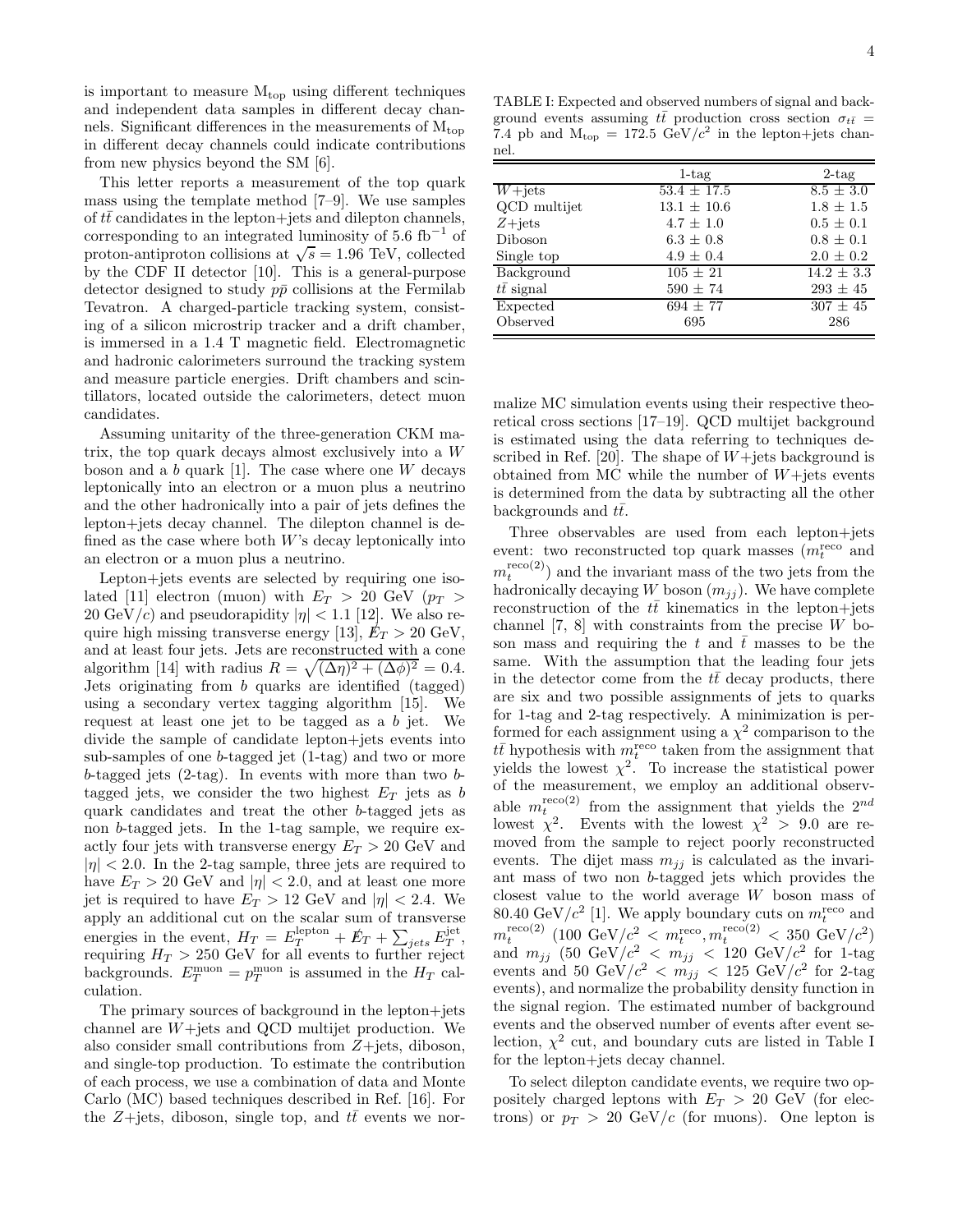TABLE II: Expected and observed number of signal and background events assuming  $t\bar{t}$  production cross section  $\sigma_{t\bar{t}}=$ 7.4 pb and  $M_{\text{top}} = 172.5 \text{ GeV}/c^2$  in the dilepton channel.

|                                 | non-tagged      | tagged        |
|---------------------------------|-----------------|---------------|
| Diboson                         | $19.2 \pm 3.3$  | $0.7 \pm 0.2$ |
| Drell-Yan                       | $31.5 \pm 3.9$  | $3.7 \pm 0.2$ |
| $W + \text{jets}$ (fake lepton) | $30.8 \pm 9.4$  | $4.6 \pm 1.3$ |
| Background                      | $81.6 \pm 10.4$ | $8.9 \pm 1.4$ |
| $t\bar{t}$ signal               | $124 \pm 16$    | $151 \pm 19$  |
| Expected                        | $205 \pm 19$    | $160 \pm 19$  |
| Observed                        | 237             | 155           |

required to be isolated in the central region ( $|\eta| < 1.1$ ) of the detector, but the other can be a non-isolated lepton in the central region or an isolated electron in the forward region  $(1.1 < |\eta| < 2.0)$ . We also require  $E_T > 25$  GeV, and at least two jets with  $E_T > 15$  GeV and  $|\eta| < 2.5$ . To further reject backgrounds, we require  $H_T > 200$  GeV. In measuring the top quark mass, we divide the dilepton sample into events with b-tagged jets (tagged) and without *b*-tagged jets (non-tagged).

Drell-Yan, diboson, and  $W +$ jets (fake lepton) events are the primary sources of background in the dilepton channel. We estimate the rate of the Drell-Yan and diboson events with calculations based on MC simulations. For the Drell-Yan Z+jets process, we normalize the MC sample by matching the number of Z events predicted and observed in the Z mass region between 76 GeV/ $c^2$ and 106 GeV/ $c^2$ . We use data to estimate the rate of  $W + \text{jets}$  (fake lepton) events where an event has one real lepton and one of the jets misidentified as the other lepton. The detailed procedure of background estimation in the dilepton channel is described in Ref. [21]. For each event we calculate a reconstructed top quark mass  $m_t^{\rm NWA}$ using the neutrino weighting algorithm [22], and we calculate a quantity  $m_{\text{T2}}$  [23]. Here  $m_{\text{T2}}$  is a variable related to the transverse mass of the mother particles (top quark in the  $t\bar{t}$  system) in events with two missing particles from pair production of the mother particles. We firstly use this variable for the top quark mass measurement in the dilepton channel [9]. We require these observables to be consistent with the top quark signal by demanding 100 GeV/ $c^2$  <  $m_t^{\text{NWA}}$  < 350 GeV/ $c^2$  and  $30 \text{ GeV}/c^2 < m_{\text{T2}} < 200 \text{ GeV}/c^2$ . The estimated number of background events and the observed number of events after event selection are listed in Table II for the dilepton decay channel.

We estimate the probability density functions (p.d.f.'s) of signal and background using kernel density estimation (KDE) [24]. In the lepton+jets channel, we use the three dimensional KDE that accounts for the correlation between the three observables. In the dilepton channel, instead, we use the two dimensional KDE. The dijet mass  $m_{ij}$  of the two jets assigned to the W in the lepton+jets channel is used for in situ calibration of jet energy scale (JES) [7, 8]. The p.d.f.'s for the observables are estimated at discrete values of  $M_{\text{top}}$  from 130 GeV/ $c^2$ to 220 GeV/ $c^2$ , with increments from 0.5 GeV/ $c^2$  in the region immediately above and below 172.5  $GeV/c^2$  to  $5 \text{ GeV}/c^2$  near the extreme mass values, and at discrete values of  $\Delta_{\text{JES}}$  from  $-3.0 \sigma_c$  to 3.0  $\sigma_c$  with increments of 0.2  $\sigma_c$ , where  $\sigma_c$  is the CDF JES fractional uncertainty [25] and  $\Delta_{\text{JES}}$  corresponds to the difference between the energy scale in MC simulation and data. We interpolate the MC distributions to find p.d.f.'s for arbitrary values of  $M_{top}$  and  $\Delta_{JES}$  using the local polynomial smoothing method [26]. We fit the signal and background p.d.f.'s to the distributions of the observables in the data using an unbinned maximum likelihood fit [27] where we minimize the negative logarithm of the likelihood using minuit [28]. The likelihood is built for each sub-sample separately, 1-tag and 2-tag for lepton+jets events, nontagged and tagged for dilepton events, and an overall likelihood is then obtained by multiplying them together. We independently obtain the results from the lepton+jets channel, the dilepton channel, and the two channels combined. In the combined fit, the dilepton channel uses the JES calibration found in the lepton+jets channel. We evaluate the statistical uncertainty on  $M_{\text{top}}$  by searching for the points where the negative logarithm of the likelihood exeeds the minimum by 0.5. Ref. [8, 9] provides detailed information about this technique.

We test the mass fit procedures using 3000 pseudoexperiments for a set of 14 different  $M_{\text{top}}$  values ranging from 159 GeV/ $c^2$  to 185 GeV/ $c^2$ . In each experiment, we select the number of background events from a Poisson distribution with a mean equal to the expected total number of background events in the sample and the number of signal events from a Poisson distribution with a mean equal to the expected number of signal events normalized to a  $t\bar{t}$  pair production cross section of 7.4 pb at  $M_{\text{top}} = 172.5 \text{ GeV}/c^2$  [19]. The distributions of the average mass residual (deviation from the input top mass) and the width of the pull (the ratio of the residual to the uncertainty reported by MINUIT) for simulated experiments are corrected to be unity and zero respectively. The corrections are  $m_{corr} = 1.04 \times m_{meas} - 6.8 \text{ GeV}/c^2$ ,  $m_{corr}$  = 1.03 ×  $m_{meas}$  – 5.5 GeV/ $c^2$ , and  $m_{corr}$  =  $1.03 \times m_{meas} - 5.9 \text{ GeV}/c^2$  for combined fit, lepton+jets, and dilepton channel respectively, where  $m_{meas}$  is the raw value from likelihood fit and  $m_{corr}$  is the corrected value of the measurement. We increase the measured uncertainty by 4% for combined fit and lepton+jets channel and 3% for dilepton channel to correct the width of the pull.

We examine various sources of systematic uncertainties that could affect the measurement by comparing the results of pseudoexperiments in which we vary relevant parameters within their systematic uncertainties. The dominant sources of systematic uncertainty are the residual JES [8, 25] and signal modeling. We vary JES parameters within their uncertainties in both signal and background MC generated events and interpret the shifts in the results of the pseudoexperiments as uncertainties. For the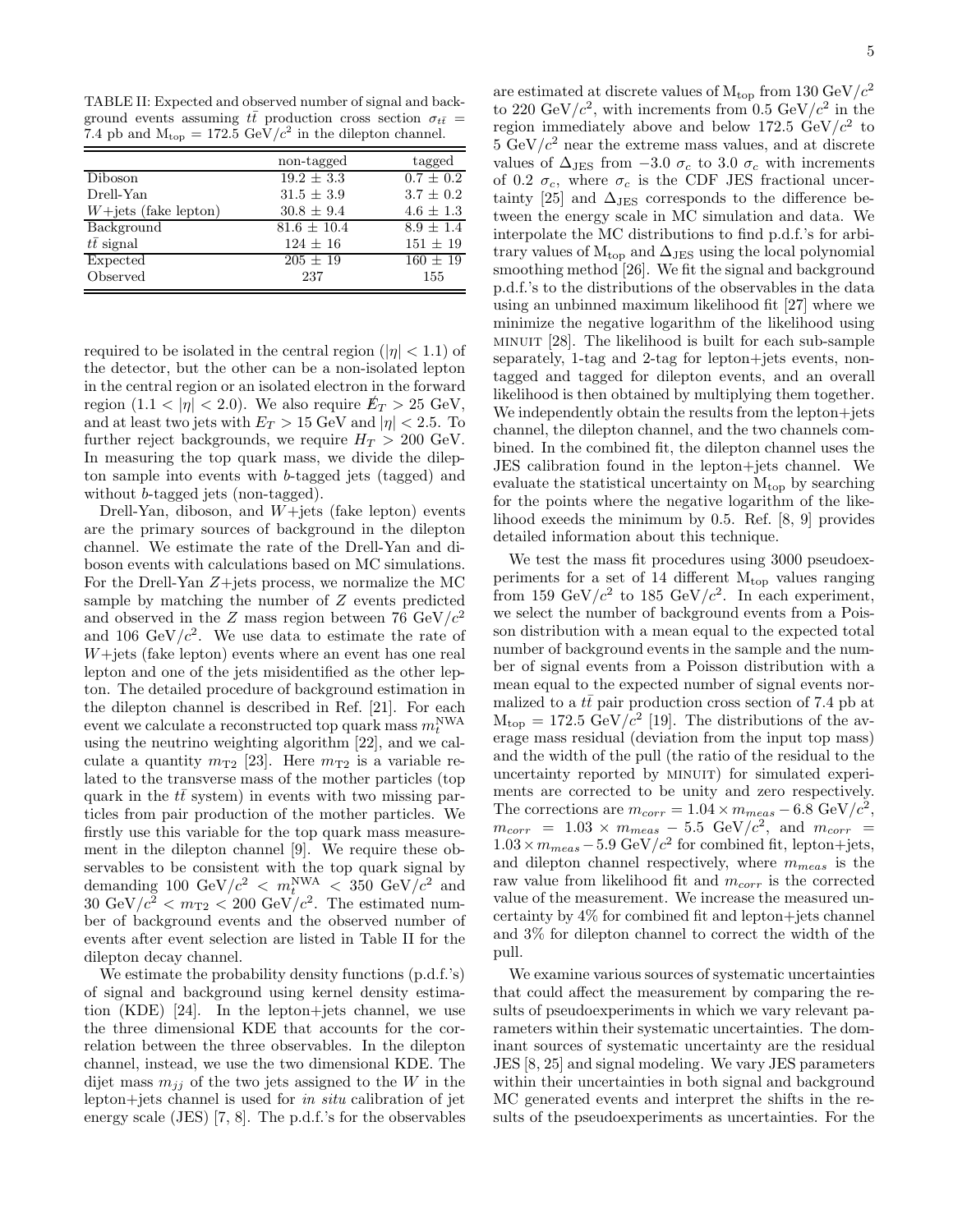

FIG. 1: Distributions of the three variables used to measure Mtop in the lepton+jets channel, showing 1-tag and 2-tag samples separately. The data are overlaid with the predictions from the KDE probability distributions using  $\dot{M}_{\rm top} = 172.0 \text{ GeV}/c^2$  and the full background model.



FIG. 2: Distributions of the two variables used to measure  $M_{top}$  in the dilepton channel, showing non-tagged and tagged samples separately. The data are overlaid with the predictions from the KDE probability distributions using  $M_{\text{top}} = 170.0 \text{ GeV}/c^2$  and the full background model.

dilepton channel, which has no in situ calibration, the JES is the single dominant uncertainty. The uncertainty arising from the choice of MC generator (signal modeling) is estimated by comparing the results of pseudoexperiments generated with pythia [29] and herwig [30]. The b-JES systematic uncertainty arising from our modeling of b fragmentation, b hadron branching fractions, and calorimeter response captures the additional uncer-

tainty not taken into account in the (residual) JES. We estimate the systematic uncertainty due to modeling of initial-state gluon radiation and final-state gluon radiation by extrapolating uncertainties in the  $p_T$  of Drell-Yan events to the  $t\bar{t}$  mass region [7]. We vary the parameters of parton distribution functions (PDFs) and gluon fusion fraction within their uncertainties to account systematic effects. We estimate systematic uncertainties due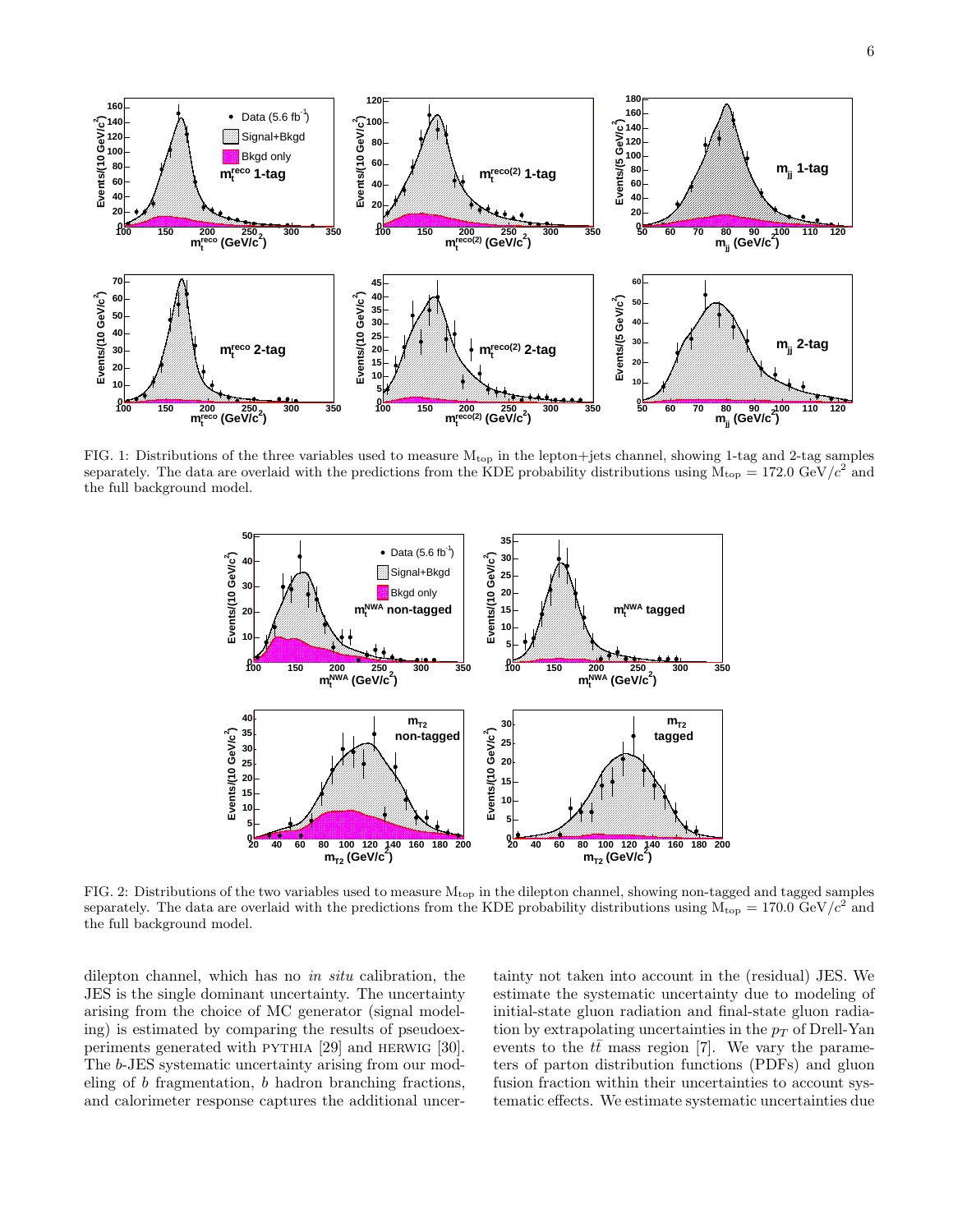TABLE III: Estimated systematic uncertainties in the combined fit (Comb), lepton+jets (LJ), and dilepton (DIL) (unit in GeV/ $c^2$ ).

| Source                            | Comb     | LJ.   | DIL |
|-----------------------------------|----------|-------|-----|
| (Residual) Jet Energy Scale       | 0.5      | 0.5   | 3.0 |
| Signal modeling                   | 0.7      | 0.7   | 0.3 |
| b Jet energy scale                | 0.3      | 0.3   | 0.4 |
| Initial and final state radiation | 0.1      | 0.1   | 0.2 |
| Parton distribution functions     | 0.1      | 0.1   | 0.3 |
| Gluon fusion fraction             | ${<}0.1$ | < 0.1 | 0.1 |
| Lepton energy                     | ${<}0.1$ | 0.1   | 0.3 |
| Background shape                  | 0.1      | 0.1   | 0.3 |
| Multiple hadron interaction       | 0.2      | 0.1   | 0.2 |
| Color reconnection                | 0.2      | 0.2   | 0.5 |
| MC statistics                     | 0.1      | 0.1   | 0.1 |
| Total systematic uncertainty      | 0.9      | 0.9   | 3.1 |

to the lepton energy and momentum scales by propagating shifts in electron energy and muon momentum scales within their uncertainties. Background shape systematic uncertainties account for the variation of the background composition. We estimate the multiple hadron interaction systematic uncertainty to account the effect from the difference in the average number of interactions between MC samples and the data. The color reconnection (CR) systematic uncertainty [31] is evaluated by MC samples generated with and without CR effects using different tunes [32] of PYTHIA. The total systematic uncertainties, adding individual components in quadrature, are 0.9 GeV/ $c^2$  in the combined fit, 0.9 GeV/ $c^2$  in the lepton+jets channel, and 3.1 GeV/ $c^2$  in the dilepton channel.

We perform the likelihood fits to the data using the observables discussed in this letter and apply the corrections obtained using the simulated experiments. We obtain for the lepton+jets channel, a top quark mass

$$
M_{\text{top}} = 172.2 \pm 1.2 \text{ (stat)} \pm 0.9 \text{ (syst)} \text{ GeV}/c^2
$$
  
= 172.2 \pm 1.5 \text{ GeV}/c^2,

while for the dilepton channel,

$$
M_{\text{top}} = 170.3 \pm 2.0 \text{ (stat)} \pm 3.1 \text{ (syst) GeV}/c^2
$$
  
= 170.3 \pm 3.7 GeV/c<sup>2</sup>.

The two channel combined fit yields a top quark mass

$$
M_{\text{top}} = 172.1 \pm 1.1 \text{ (stat)} \pm 0.9 \text{ (syst)} \text{ GeV}/c^2
$$
  
= 172.1 \pm 1.4 \text{ GeV}/c^2.

Figure 1 shows the measured distributions of the observables used for the  $M_{top}$  measurement in the lepton+jets channel overlaid with density estimates using  $t\bar{t}$  signal events with  $M_{top} = 172 \text{ GeV}/c^2$  (close to the measured  $M_{\text{top}}$  in the lepton+jets channel) and the full background model. Figure 2 shows the corresponding distributions in the dilepton channel using  $t\bar{t}$  signal events with  $M_{top} =$ 170 GeV/ $c^2$  (close to the measured  $M_{top}$  in the dilepton channel).

In conclusion, we have performed a measurement of the top quark mass using the template method simultaneously in the lepton+jets and dilepton channels. The result,  $M_{top} = 172.1 \pm 1.4 \text{ GeV}/c^2$ , is consistent with the most recent world average of  $M_{\text{top}} = 173.3 \pm 10^{-10}$ 1.1 GeV/ $c^2$  [5]. In the lepton+jets channel, we use the same data set as the best single  $M_{top}$  measurement [33], and have a consistent result with slightly larger uncertainty. In the dilepton channel, we achieve the single most precise measurement of  $M_{top}$  in this channel to date and the result is in good agreement with the measurement in the lepton+jets channel.

#### Acknowledgments

We thank the Fermilab staff and the technical staffs of the participating institutions for their vital contributions. This work was supported by the U.S. Department of Energy and National Science Foundation; the Italian Istituto Nazionale di Fisica Nucleare; the Ministry of Education, Culture, Sports, Science and Technology of Japan; the Natural Sciences and Engineering Research Council of Canada; the National Science Council of the Republic of China; the Swiss National Science Foundation; the A.P. Sloan Foundation; the Bundesministerium für Bildung und Forschung, Germany; the Korean World Class University Program, the National Research Foundation of Korea; the Science and Technology Facilities Council and the Royal Society, UK; the Institut National de Physique Nucleaire et Physique des Particules/CNRS; the Russian Foundation for Basic Research; the Ministerio de Ciencia e Innovación, and Programa Consolider-Ingenio 2010, Spain; the Slovak R&D Agency; the Academy of Finland; and the Australian Research Council (ARC).

- [1] C. Amsler et al. (Particle Data Group), Phys. Lett. B 667, 1 (2008).
- [2] ALEPH, CDF, D0, DELPHI, L3, OPAL, SLD, the LEP

Electroweak Working Group, the Tevatron Electroweak Working Group, and the SLD Electroweak and Heavy Flavor Working Groups, arXiv:1012.2367v2.